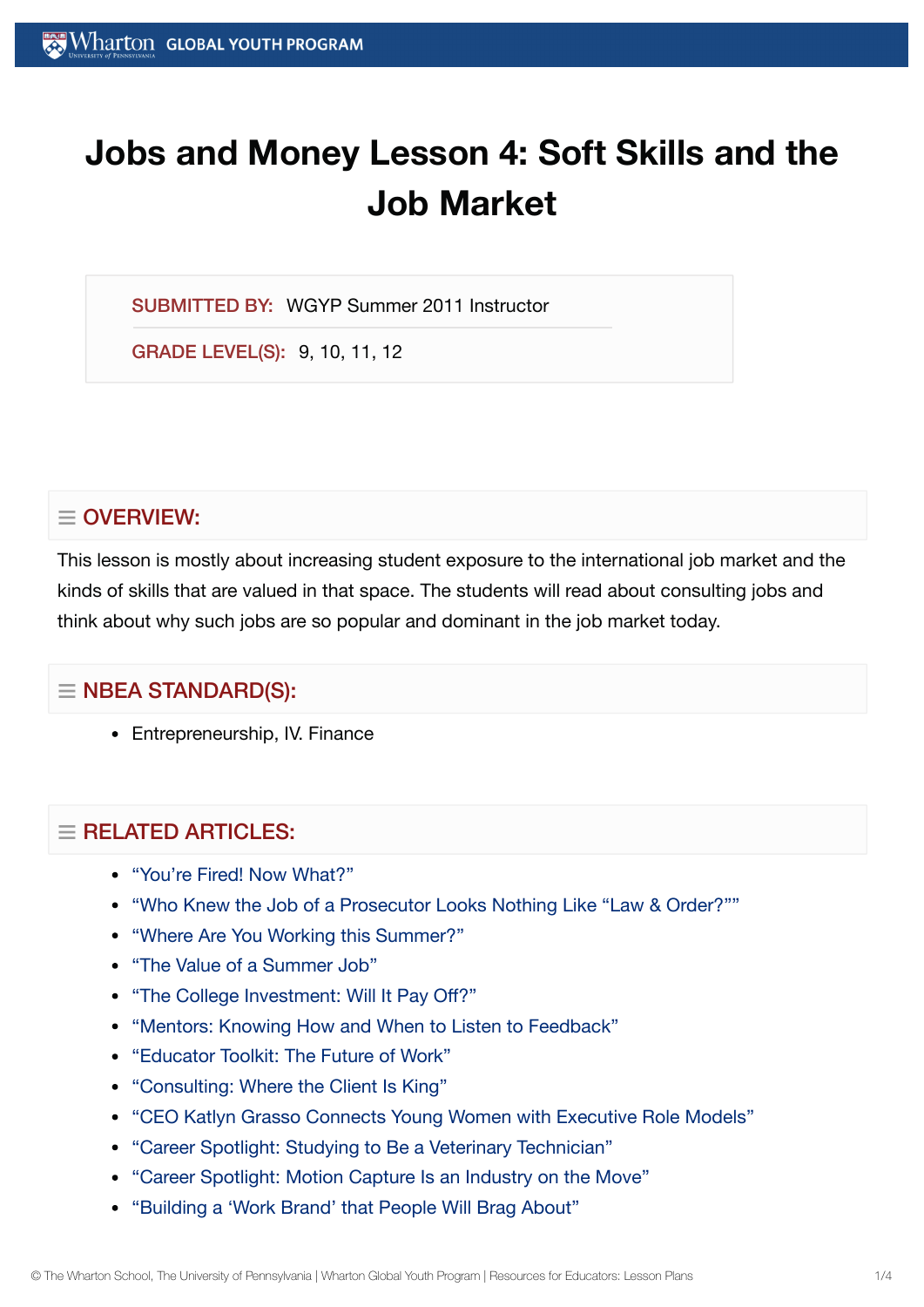#### **NBEA Standard(s):**

Finance 2: Earning and Reporting Income

## **Common Core Standard(s):**

- Reading Informational Text-RI.9-10.1.; RI.9-10.2.
- Speaking and Listening-SL.9-10.1.
- Writing

#### **Purposes:**

- After this lesson, students should have a broader understanding of the kinds of careers they can pursue outside of America or connecting America to other parts of the world through consulting.
- They should also be able to explain what is meant by soft or hard skills and how today's careers may require one or both of these skill sets.

## **Other Resources/Materials:**

Butcher Paper, board, chalk/markers, Internet

#### **Activity:**

This lesson has five parts:

#### *Introduction (5 min)*

- Introduce the different kinds of job markets around the world and talk a little bit about [globalization](https://globalyouth.wharton.upenn.edu/glossary/globalization/). What does that mean? (See WGYP definition.)
- How does it affect the job market and the changes that have come into being? Think about how the energy sector is changing rapidly and the importance of international experience for jobs in this sector. The teacher can reference some of the discussion from the first lesson in the unit about the changing job market.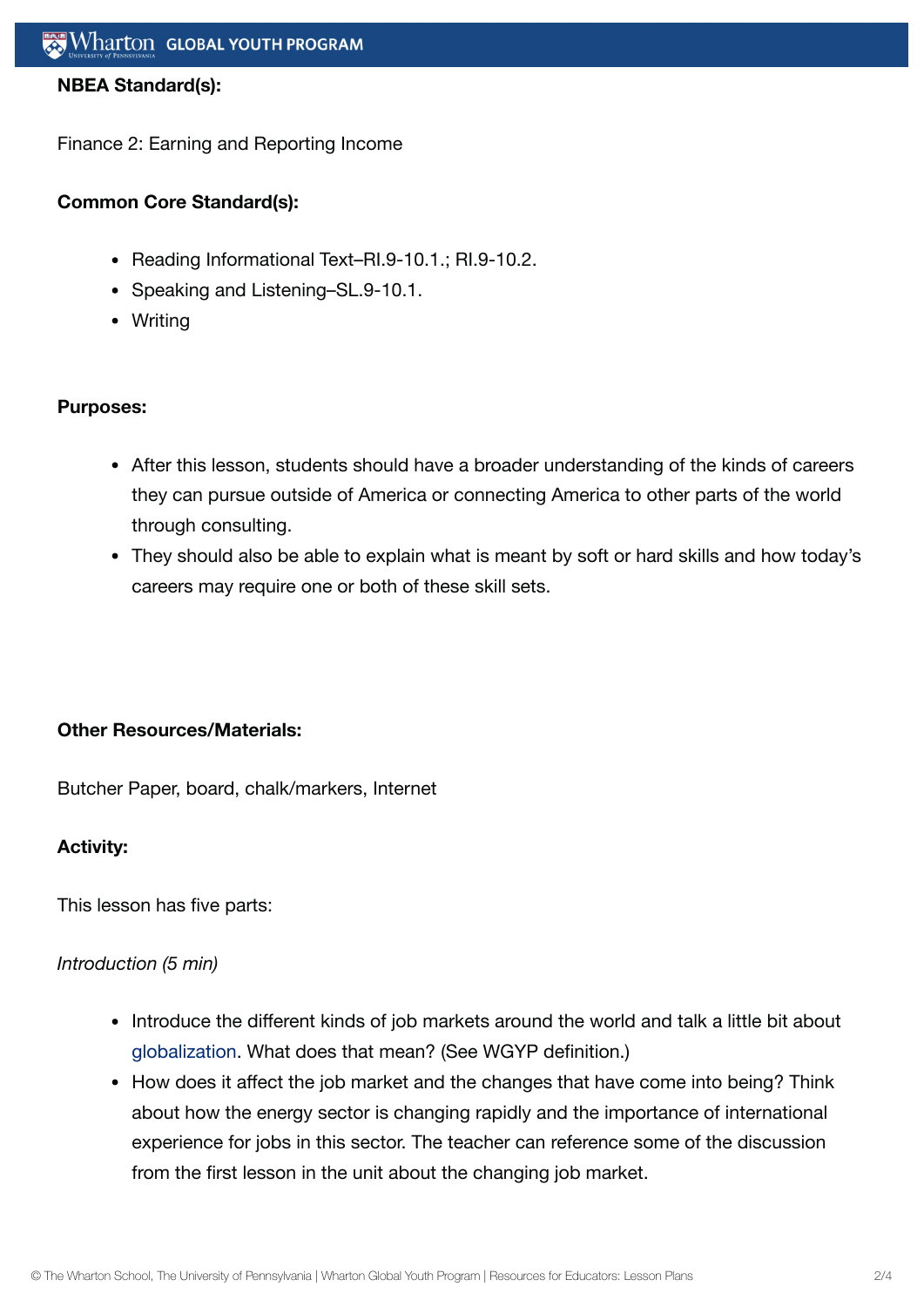## *Guided Reading (10 min)*

Have students read the WGYP consulting article. Ask them to think about career trajectory while they are reading. Also direct them to think about the differences between soft skills and hard skills and how that is valued in the national and international job market.

#### *Class Discussion (10 min)*

As a class, ask the students to summarize the point of the article. Write their comments on the board and try to formulate a two-sentence summary using their comments. Ask them if anything important has been left out.

#### Some takeaways:

- Consultants travel a lot so they can work on different project in different cities and countries.
- Consultants are always learning new things since industries are constantly changing to keep up with the market.
- You can work in a field, such as IT, and not be a programmer. If one has the right "soft" skills" you could potentially work in almost any industry.

## *Group Activity (10 min)*

Students will divide into three-to-four person groups. Each group will come up with a list of important soft skills. [Examples: Language skills, other communication skills, conflict resolution and mediation, critical thinking, team building, presentation skills.]

- 1. Have one member of each group be the scribe.
- 2. As a group, have the team think of how they could learn about each of these skills, practice them and how they would be useful. Have them write all this down.
- 3. Once they are done, have them come up and present their soft skill definitions to the class.

#### *Class Discussion (5~10 min)*

Have a short discussion about whether any of them would be interested in a consulting-type job and what kinds of skills they would need for such jobs. Wrap up with a brief introduction to